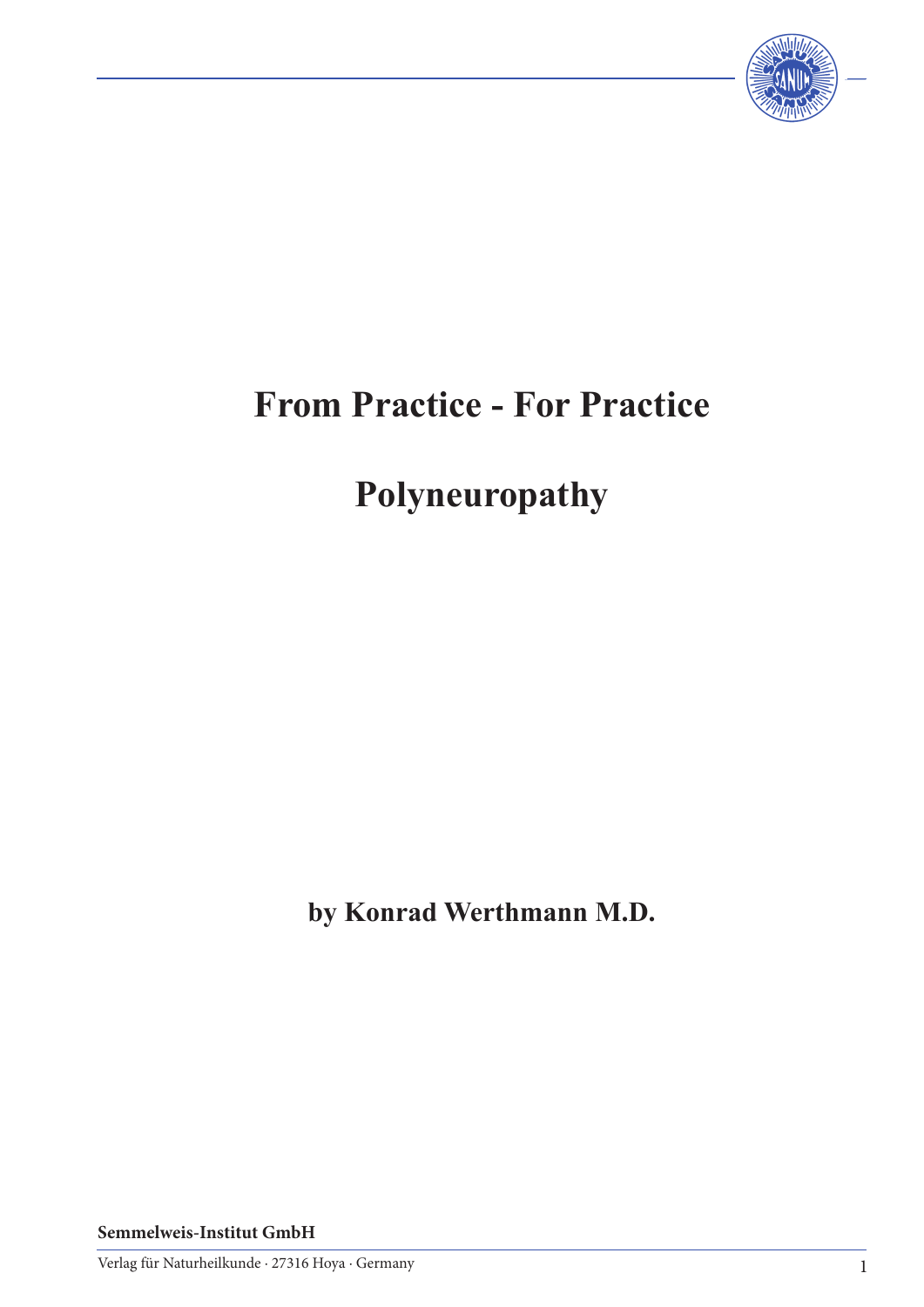

Polyneuropathy is a very complex event with very many causes. In a large number of diseases its symptoms may superimpose themselves on top of the original disease picture. It is a disease of peripheral nerves arising from a non-traumatic cause.

In most cases the onset of polyneuropathy is insidious and, for the aforementioned reasons it is easy to make an initial misdiagnosis.

#### **Symptoms:**

It is very often described as a distally focussed sensitivity disorder, for instance like a stocking-shaped hypaesthesia and pallhypaesthesia (depressed sensitivity to vibration). In most cases polyneuropathy begins in the lower extremities, and the first thing to be noticed is the weakening of the triceps-surae reflex.

As it progresses, it is augmented by flaccid paralysis, areflexia, muscular atrophy and disorders of the autonomic nervous system (cardiovascular system, bladder, rectum, sexual function, skin). In most cases there is typically a symmetrical disposition of symptoms. However, it is not uncommon to observe an asymmetrical occurrence (mononeuropathia multiplex, focal polyneuropathy), in diabetes mellitus and vasculitis, among others.

The range of possible manifestations is broad, and to demonstrate this I shall divide it by aetiologies:

1) Genetically determined polyneuropathy, hereditary sensitivity neuropathy or hereditary motor-sensitivity neuropathy, syndrome of Refsum (autosomal-recessive hereditary metabolic disorder with storage of Phytanic acid) in primary amyloidosis, porphyria

2) Metabolic disorders, e.g. diabetes mellitus (with disordered gait, possibly pseudotabes), uraemia

3) Malabsorption and malnutrition (coeliac disease and intestinal allergy to dairy products)

4) Infectious diseases (leprosy, borreliosis, HIV)

5) Endocrine polyneuropathy (hypothyroidism, acromegaly)

6) Exogenous toxically (metabolically) determined diseases (lead poisoning, thallium poisoning, alcohol and medicaments, isoniazid, vinblastine, nitrofurantoin); acrodynia = pink disease = polyneuropathia infantum: infantile brain-stem encephalopathy (as a result of mercury poisoning)

7) Ischaemia of vascular origin, and in collagenosis and immunological diseases (sarcoidosis, panarteritis nodosa, rheumatoid arthritis)

8) Paraneoplastic syndrome

9) Paraproteinaemia, Hodgkin's disease

10) Idiopathic polyradiculoneuritis (Guillain-Barré syndrome)

11) The most important diseases with an almost obligatory occurrence of polyneuropathy are diabetes and alcohol abuse.

#### **Diagnosis:**

Electromyography (denervation activity): this establishes how rapidly the partial or total loss of function of an organ or organ system is progressing as a result of degeneration; electroneurography (measurement of the slowing down of neural conductivity, reduced amplitude); biopsy of peripheral nerves (e.g. Suralis biopsy).

#### **Isotherapeutic Treatment:**

1. Treatment of the fundamental disease and elimination of noxae; physiotherapy;

CITROKEHL, 10 drops twice a day, throughout the whole course of treatment;

ALKALA N, 1 coffee-spoonful twice a day in warm water; SA-NUVIS drops, 1 coffee-spoonful three times a day in warm water, plus Vitamin B Complex forte (Hevert),

1-2 tablets a day. If the cause of the polyneuropathy is alcoholrelated, please add

Vitamin B12 SANUM, 1 ampoule twice a week i.v.

2. NOTAKEHL 5X, 10 drops twice a day for 3 weeks, then switch from NOTAKEHL 5X to:

3. SANKOMBI 5X, 10 drops twice a day (or better: in the

### **Semmelweis-Institut GmbH**